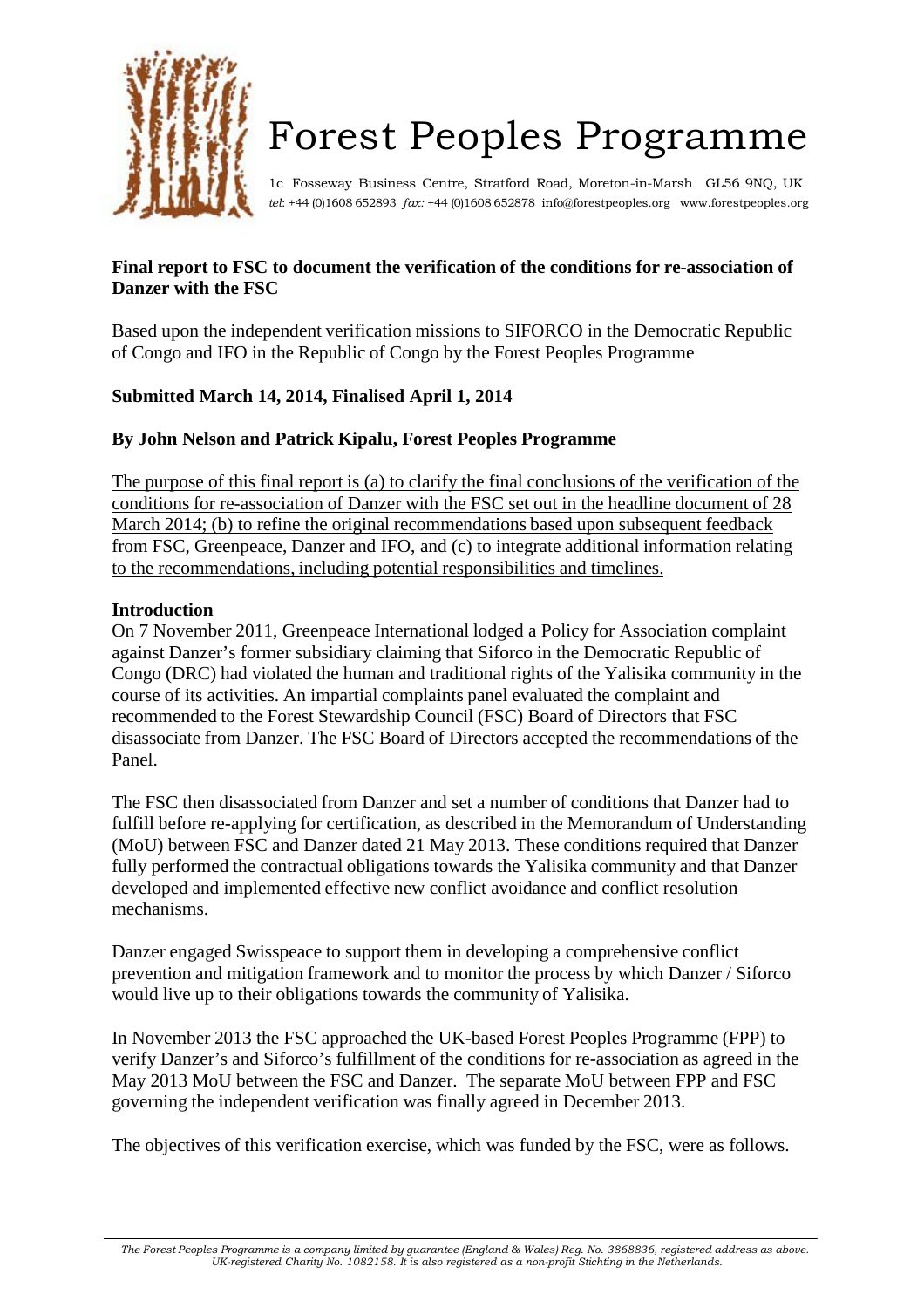## **Objectives of Independent Verification**

FPP shall verify whether Danzer and Siforco have fulfilled all commitments as set out in the conditions for re-association contained in the MoU between Danzer and the FSC, notably (and in summary):

- To fully perform the contractual obligations towards the Yalisika communities as finally agreed between the company and the communities concerned.
- To develop and implement a comprehensive conflict prevention and mitigation framework that is inclusive, based upon recognized FPIC procedures, timely, and supportive of government compliance with international human rights standards.

In the original ToR between FPP and the FSC a desk review of documentation was indicated, and one verification mission to the DRC was agreed.

## **The Verification Process**

In early December Danzer provided a first very comprehensive set of documentation on the SIFORCO case to FPP, including the recently completed Conflict Manual developed by Swisspeace on behalf of Danzer as part of the conditions for re-association.

In late December FPP met with senior Danzer staff in London to discuss the case. During that meeting it was decided by FPP that an additional verification mission to Danzer's company IFO in the Republic of Congo (RoC) was required, since Danzer had since sold SIFORCO in the DRC, and the comprehensive conflict prevention and mitigation framework stipulated in Danzer's conditions for re-association with the FSC could be applied by Danzer only to its existing operations in the RoC. This meant it was imperative that FPP was able to confirm that IFO had an adequate management system in place on the ground in the Ngombe concession, and this required a field visit.

During the London meeting Danzer agreed to supply additional information to FPP on its IFO operations, and to link FPP up with key SIFORCO staff and other people involved in the DRC process. FPP met with all these people before going to the field in the Bumba area and reviewed extensive literature provided to us. FPP also consulted Greenpeace and Global Witness to obtain their views on the case in advance of both verification missions.

In January and February FPP teams visited the Yalisika region around Bumba in the DRC, where SIFORCO had been operating in 2011 when the events leading to the complaint by Greenpeace took place, and also to the IFO logging concession centered on Ngombe in northern RoC, which continues to be owned and operated by Danzer.

Patrick Kipalu, FPP's DRC country manager, led the SIFORCO mission and the IFO mission was led by John Nelson, FPP's Africa Regional Coordinator. In both locations FPP spent 7 days on the ground. During these 2 verification missions to the field FPP held 20 community

Final report to FSC to document the verification of the conditions for re-association of Danzer with the FSC by the Forest Peoples Programme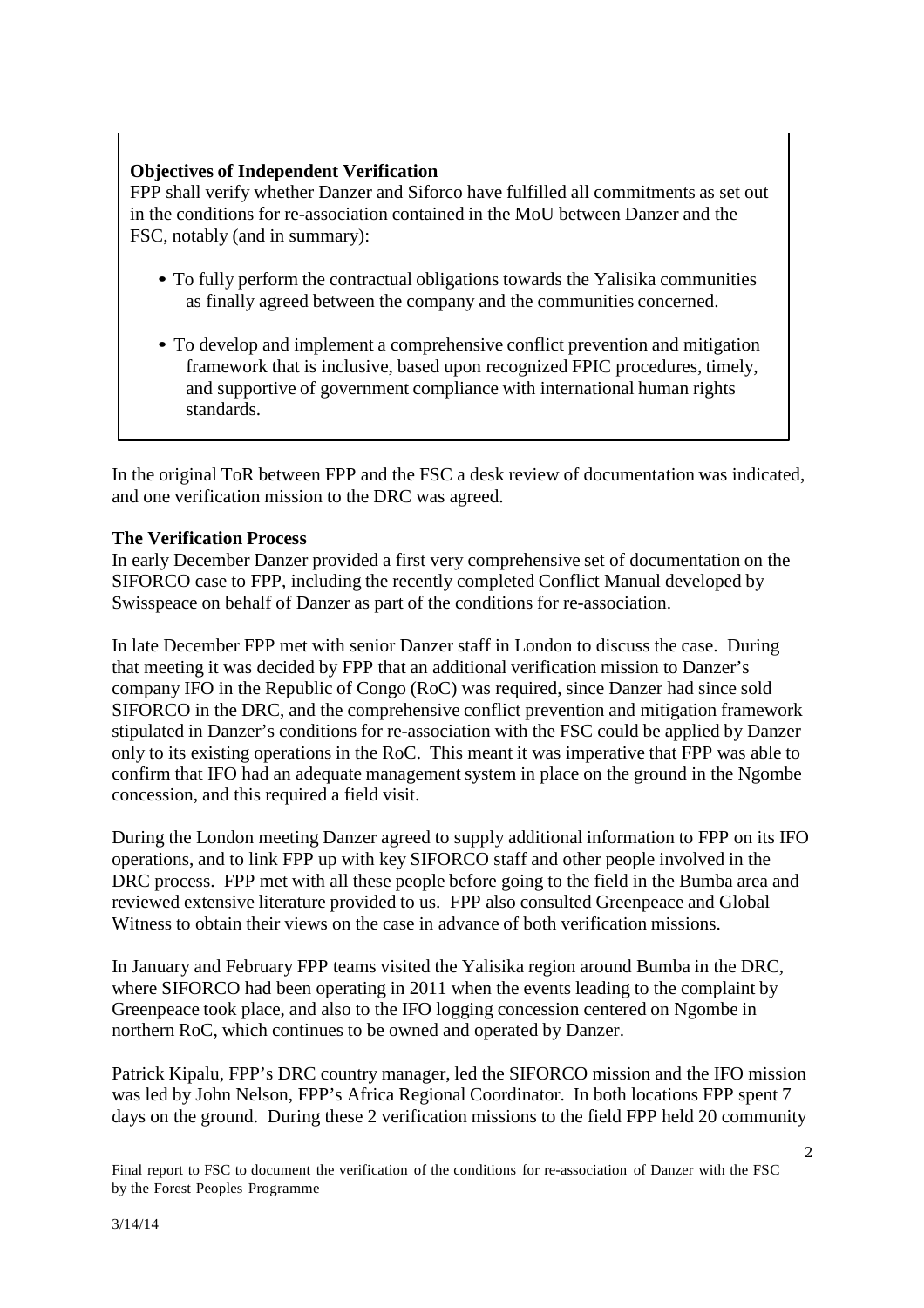meetings and in addition met with logging company staff, civil society representatives and local government officials. Over 700 people contributed to these discussions. Before, during and after these missions FPP consulted over 80 documents provided to FPP by Danzer, SIFORCO, IFO, Swisspeace, Greenpeace, Global Witness and a number of other anonymous parties. After the SIFORCO and IFO missions FPP shared preliminary findings with SIFORCO and Danzer staff in FPP's office in Kinshasa, where additional clarifications were received, and since then there has been regular exchange of views and documentation on both IFO and SIFORCO that has helped to inform the final conclusions and recommendations set out below.

For this verification exercise FPP was obliged to conduct two verification missions rather than the one stipulated in the original TOR between FPP and the FSC. In addition FPP circulated a number of internal report drafts and very detailed questions to SIFORCO, IFO and Danzer in order to confirm our findings from the field, and this has led to a series of substantive additions to our on-going analysis. The time required to carry out the additional verification mission to the RoC, combined with delays to the visa process for that visit, the vigorous exchanges with the company about our subsequent field findings, and the large amount of additional documentation that FPP was required to review for the IFO case in the RoC are the reasons why the final report to FSC to document the verification of the conditions for re-association was not completed as per the original planned date of February 28, 2014.

The aim of the headline document published on that date was to provide a summary of the headline conclusions and recommendations of this verification exercise at least 2 weeks before the FSC board of directors meeting planned for the week of 17 March 2014.

The purpose of this final verification report is:

(a) to clarify the final conclusions of the verification of the conditions for re-association of Danzer with the FSC that we set out in the first headline document published on February 28, 2014;

(b) to refine the original recommendations based upon feedback from FSC, the Complainants Greenpeace, Danzer and IFO, and;

(c) to integrate additional information relating to the recommendations, including potential responsibilities and timelines.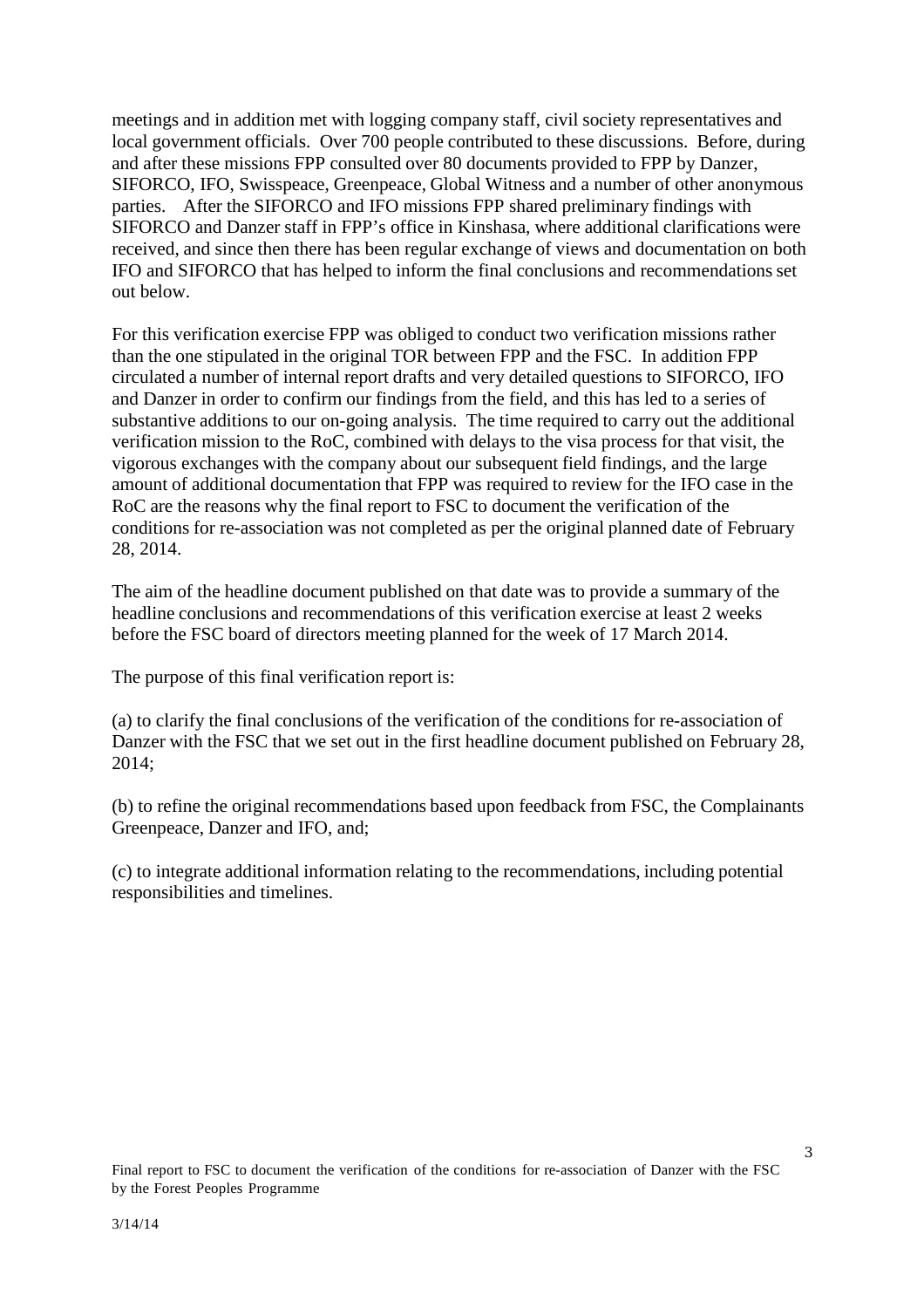#### **Main Conclusions**

The below text comprises the conclusions of this final report to FSC to document the verification of the conditions for re-association of Danzer, based upon the verification missions by FPP to SIFORCO in the DRC and IFO in the RoC.

- 1.Based upon our analysis of events we judge that SIFORCO's failure to operate fully on the strict basis of community FPIC is key to understanding the 2011 conflict that is at the root of Danzer's disassociation from the FSC, and the subsequent confusions over the development of the May 2013 agreement (which goes beyond the ToR of this verification exercise).
- 2. Since then SIFORCO and Danzer have invested considerable resources and effort into the process to comply with the May 2013 agreement, and lots of recent progress has been made on the ground;
- 3.However as of today, Danzer/SIFORCO have not yet fulfilled both the letter and the spirit of the May 2013 agreement stipulating the construction of 5 schools and 5 dispensaries in the Boumba area where the Yalisika community is located;
- 4.Strictly speaking SIFORCO has fulfilled its contractual agreements of 14/15 May 2013 since all building materials were delivered to communities in the region, and these also arrived at the construction sites in the villages. However due to a number of factors including those beyond the strict control of SIFORCO, including misappropriation by local individuals as well as poor governance of some local construction committees, not all schools/clinics are constructed yet;
- 5.There is considerable variation in progress towards completion of the infrastructures between the different communities concerned with the May 2013 agreement. Some structures are almost complete, while others are likely to require at least 6 months to complete under current conditions and plans;
- 6.SIFORCO has made significant progress towards improving the pace of the fulfilment of the May 2013 agreement, and has recently put in new measures to help ensure that the work is closely monitored by an independent "comite d'accompagnement" and supported by a qualified engineer, and they have committed to supporting the process until all the infrastructures mentioned in the May 2013 agreement are completed. These promise to ensure that the May 2013 agreement could be fulfilled within 6 months;
- 7.Danzer have made clear their commitment to ensure that the May 2013 accord is fulfilled as soon as possible, including offering to provide building materials that were already supplied but may need to be replaced due to spoil or misappropriation;
- 8.With Danzer's support SIFORCO is capable of ensuring that the construction of local infrastructures under the May 2013 agreement is completed within 6 months;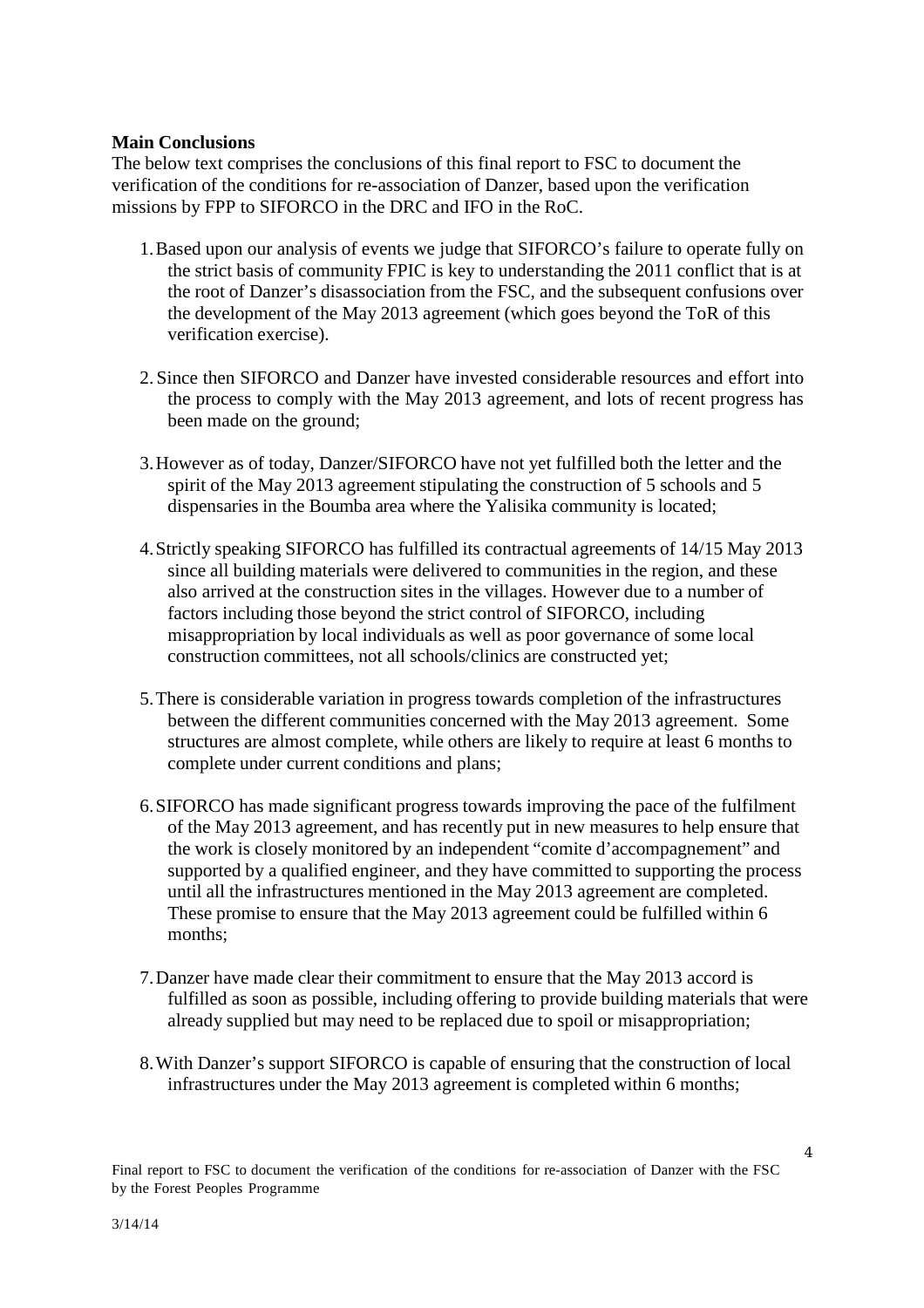- 9.The Manual on Conflict Sensitivity Due Diligence for Timber Companies in the Congo Basin (hereafter referred to as the Conflict Manual), which was produced by Swisspeace as part of Danzer's comprehensive conflict prevention and mitigation framework, is good but not complete;
- 10. Danzer has comprehensively integrated the recommendations of the Conflict Manual into its management on the ground in IFO;
- 11. However the Conflict Manual as it stands fails to address land and resource conflicts that are the primary causes of conflict in and around logging concessions in the Congo basin, and this remains an important gap in Danzer's conflict prevention and mitigation framework;
- 12. The Conflict Manual could be adapted quickly to address land and resource conflicts with at least one additional specific Guidance Note, and this could be finalised within 3 months.
- 13. The management system that IFO has put in place to engage communities across its concession (their Social Programme) is very comprehensive and well supported, and is one of the best so far reviewed by FPP in the Congo basin;
- 14. The IFO social team actively engages communities across the IFO concession, maintains detailed records of community meetings in its management office, and these records are shared and available in the individual communities concerned;
- 15. IFO has mapped a large proportion of communities' customary lands, and documents many key community resources to protect, and this is integrated with their logging operations;
- 16. There are important technical gaps in the systematic mapping of community customary lands and in the documentation of community resources, the sharing of maps with communities, and the integration of this knowledge into FPIC and benefit sharing processes;
- 17. Local and indigenous communities have been extensively consulted about IFO's logging operations;
- 18. Investments in community development in the IFO concession are broadly guided by communities' Free, Prior and Informed Consent;
- 19. However there are some important weaknesses in IFO's procedures that need to be addressed in order to comply fully with FSC Principles and Criteria, and which are directly related to conflicts over land and resources and Danzer's conflict prevention and mitigation framework;
- 20. These procedural gaps cover IFO's participatory mapping processes of community customary lands, its procedures to obtain community FPIC for its forest exploitation and in the identification, organization and delivery of community benefits, including

Final report to FSC to document the verification of the conditions for re-association of Danzer with the FSC by the Forest Peoples Programme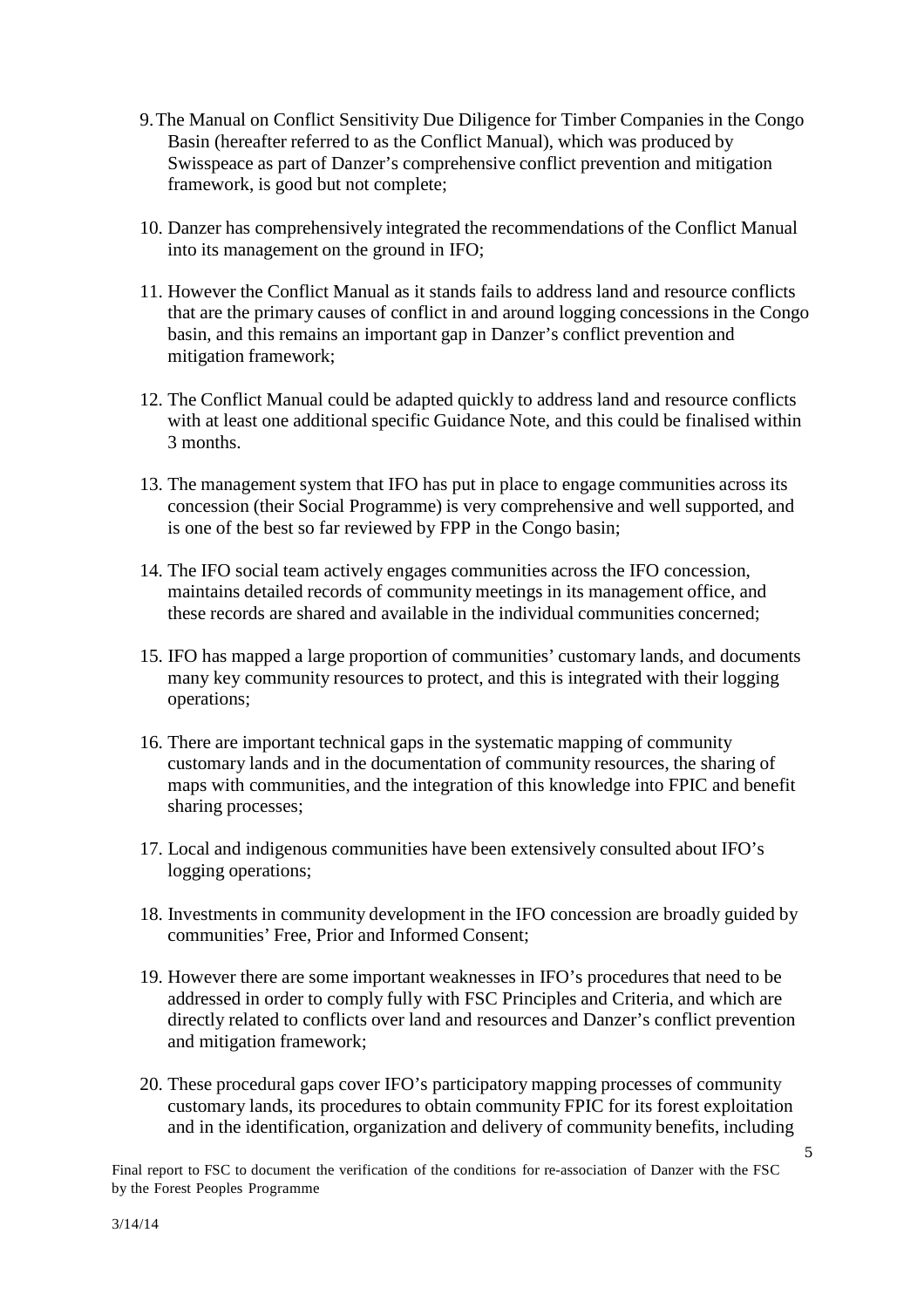investment in local development, which should be linked to participatory mapping outcomes and community decision-making and benefit sharing on the basis of community FPIC;

21. These procedural gaps have not been identified by IFO certification bodies for FSC compliance (including ASI);

- 22. These procedural gaps should be closed under IFO's conflict prevention and mitigation framework in order to ensure good performance in its implementation;
- 23. Based upon our assessment of IFO's management system during the verification mission, if procedural gaps in participatory mapping, FPIC and benefit sharing procedures had been identified by auditors, then given IFO's capacity we believe that IFO would have been able to address them;
- 24. Given Danzer's commitment and the high capacity of IFO's social team, we are confident that these procedural gaps could be addressed within the next 3 to 6 months;

#### **Recommendations**

Based upon the verification missions in the DRC and RoC, FPP believes that if the below recommendations are accepted then the immediate re-association of Danzer with the FSC should be agreed.

An indicative timeline is set out below that could act as part of potential conditionality of immediate re-association of Danzer with the FSC.

- 1.SIFORCO should commit to the principle of FPIC in its future engagement with communities in the areas where it is working. Since Danzer does not own SIFORCO, Danzer should commit to not purchasing SIFORCO products unless SIFORCO commits to apply the FPIC principle in its dealings with communities;
- 2.The construction committees for the infrastructure to be completed under the May 2013 agreement should be re-organised on the basis of community FPIC. This means that the communities should be able choose their own representatives to oversee the final delivery of the infrastructures. This will help to improve transparency and good governance of the process.
- 3.Where materials or cash for the infrastructure have been misappropriated, appropriate remedies should be implemented, including the possible punishment of the guilty parties. It is up to SIFORCO and relevant government authorities to assess how best to do this to ensure a fair outcome that keeps conflict to a minimum;
- 4.DANZER should keep funding the "comite d'acompagnement" until completion of the infrastructures stipulated under the May 2013 agreement;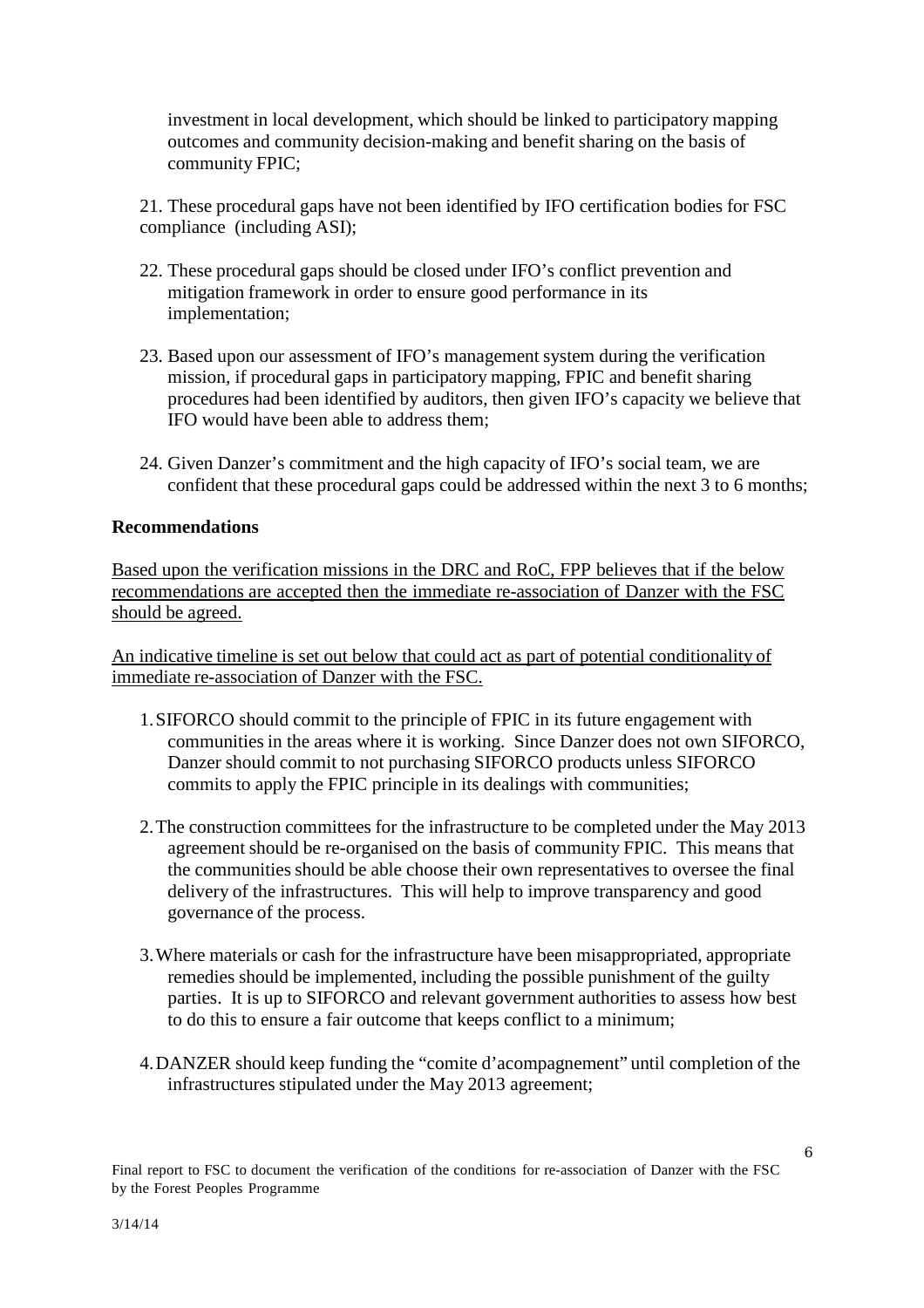- 5.SIFORCO/DANZER should maintain its technical support on the ground until the infrastructures indicated under the May 2013 agreement are completed as planned. The details of how this is to done are up to SIFORCO and Danzer;
- 6. In addition to materials, SIFORCO/DANZER should maintain commitment to providing funding to ensure that valid outstanding costs of the building work (including labour) under the May 2013 agreement will be covered;
- 7.The Conflict Manual needs to be augmented to address land and resource conflicts;
- 8.The new elements of the Conflict Manual that will be added to address land and resource conflicts should then be integrated into Danzer's management matrix;
- 9. IFO should maintain the excellence of its social team with additional investments in their capacity to enable them to implement fully these recommendations within the time frame indicated;
- 10. IFO procedures should be corrected to ensure that they comply fully with current international law and the FSC principles and criteria related to participatory mapping of indigenous and local communities' lands, obtaining communities' FPIC over forest exploitation of those lands, and in the organisation and delivery of community benefits linked to them;
- 11. A wider discussion of FSC standards needs to be opened to ensure that guidelines and auditing become fully compliant with FSC principles and criteria, and with international law. This is outside Danzer's control, so should not be a factor in their re-association with the FSC.

| <b>Recommendation</b> | <b>Timing</b> | <b>Role and Responsibilities</b>             |
|-----------------------|---------------|----------------------------------------------|
|                       | 3 to 6 months | Danzer to negotiate with SIFORCO             |
|                       | 1 month       | SIFORCO to work with comite                  |
|                       |               | d'accompagnement                             |
| 3                     | 6 months      | Not a condition for FSC re-association       |
| $\overline{4}$        | Immediate     | Danzer has already committed to this         |
| 5                     | Immediate     | Danzer has already committed to this         |
| 6                     | Immediate     | SIFORCO has already committed to this        |
|                       | 3 months      | Should draw on final verification by FPP     |
| 8                     | 3 months      | Danzer                                       |
| 9                     | 3 month       | IFO to provide more support to social team   |
| 10                    | 3 to 6 months | Should draw on final verification by FPP and |
|                       |               | <b>FSC</b>                                   |
| 11                    | 2014          | Not a condition for FSC re-association       |

### **Potential timeline for implementation of the recommendations**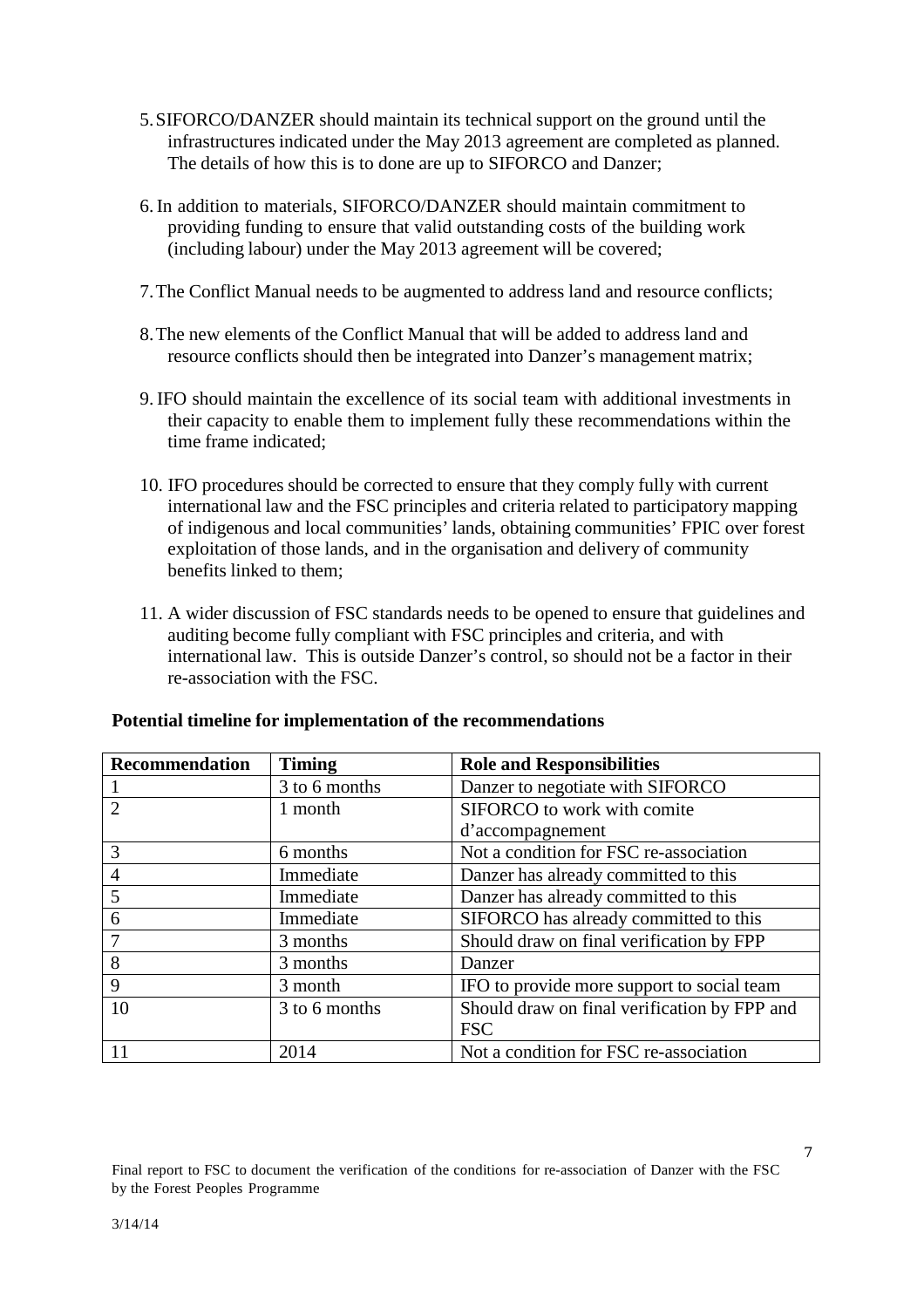## **Documents Consulted**

Association pour les droits de l'homme et l'univers carcéral (ADHUC). *Termes de r*é*f*é*rence de l'organisation d'un s*é*minaire de renforcement des capacités des agents des forces de l'ordre et des éco-gardes sur la sensibilité aux conflits et aux droits de l'homme*. Brazzaville: ADHUC.

Auzel and Fernando . 2008. *Les groupes Pygmées dans l 'UFA Ngombé.* Ouesso: IFO.

Auzel, P. 2008. *Etude de l'impact social des activités de la société forestière "Industrie forestière de Ouesso.* 1 . Ouesso: IFO.

Auzel, P. 2008. *Etude de l'impact social des activités de la société forestière "Industrie forestière de Ouesso.* 2 . Ouesso: IFO.

Auzel, P. and Fernando, N. 2008. *Les groupes Pygmées (Bangombé, Mbendzélé, Mikaya, Balouma et Bakola) dans l'Unité Forestière d'Aménagement (UFA) de Ngombé, République duCongo*. Ouesso: IFO

Bumba Civil Society. 2013. *Report by the Bumba Civil Society on the transaction meeting between Siforco and five groupements from the Yangongi sector and one groupement from the Loeka sector.* Bumba: Bumba Civil Society.

*Compte-rendu de la session ordinaire du conseil de concertation de la SDC UFA Ngombé*. 2011. Ouesso: Département de la Sangha.

*Compte-rendu de la session extraordinaire du conseil de concertation de la SDC UFA Ngombé*. 2013. Ouesso: Département de la Sangha.

Danzer AG. 2014*. Danzer Action Plan for Congo Basin* . Baar: Holding Danzer Group.

Danzer AG. *Danzer Grievance Mechanism and Integrity Line*. Baar: Holding Danzer Group.

Danzer AG. 2013. *Danzer's Code of Conduct*. Baar: Holding Danzer Group.

Danzer AG. 2013*. Danzer Action Plan for Congo Basin* . Baar: Holding Danzer Group.

Danzer AG and FSC Global Development GmbH. *Memorandum of understanding – hereinafter MoU – between FSC Global Development GmbH and Danzer AG.* Baar: Holding Danzer Group.

Danzer, H-J. 2013. *Danzer Re-association Process Report on progress to the FSC Board of Directors*. Baar: Holding Danzer Group.

Danzer, H-J. 2013. *Letter to Greenpeace and Global Witness*, 21 November.

Final report to FSC to document the verification of the conditions for re-association of Danzer with the FSC by the Forest Peoples Programme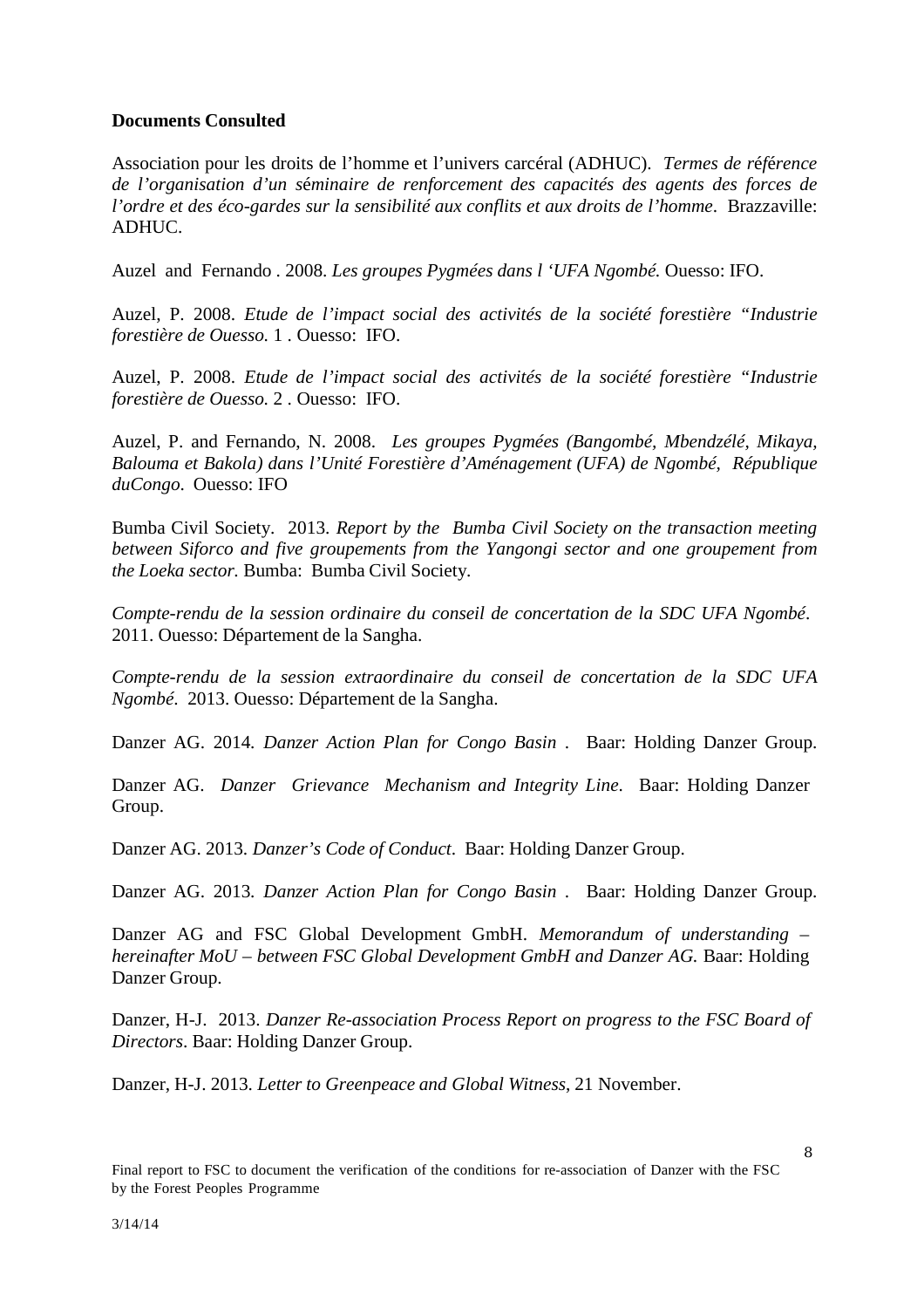Danzer, H-J. 2013. *Memorandum to Management of Danzer companies* . Baar: Holding Danzer Group.

Delaunoy, Ya. 2012. *Fiche didactiaque UFA Ngombé - Plan d'aménagement* . Ouesso: IFO.

Diday,N. et al. 2013. *Rapport Final 1 Analyse des conflits autour des activit*é*s de l'IFO en R*é*publique D*é*mocratique du Congo dans une optique de sensibilité aux conflits*. Bern: Swiss Peace Foundation.

FSC (October 2012) FSC guidelines for the implementation of the right to free, prior and informed consent (FPIC). Bonn: FSC.

Greenpeace and Global Witness. 2013. *Letter to Messieurs Grauert and Haag*, 31 October 2013.

Greenpeace. 2011. *Events in Yalisika*. [Press release] [ 7 November 2011] .

Greenpeace. 2011. *Events in Yalisika*. [Press release] [ 6 June 2011] .

Greenpeace. 2011. *Futur violé. Conflits et exploitation forestière au coeur des forêts congolaises. Le cas de Danzer.*

Grauer t, U. 2013. *Letter to Amol Mehra*, 25 November.

Haag, D. 2013. *Response to the NGO The International Corporate Accountability Roundtable (ICAR).*

Iff. A. 2013. *Manual Conflict Due Diligence for Timber Companies in the Congo Basin* . Bern: Swiss Peace Foundation.

IFO. 2014. *Procédure de concertation avec les parties prenantes à la gestion forestière de l'UFA Ngombé.* Ouesso: IFO.

IFO. 2014. *Procédure de concertation avec les parties prenantes à la gestion forestière de l'UFA Ngombé.* Ouesso: IFO.

IFO. 2013. *Le Fonds de Développement Local.* Ouesso: IFO.

IFO. 2013. *Procédure pour la réponse aux requêtes et plaintes, la prévention et la résolution des litiges et conflits*. Ouesso: IFO.

IFO. 2013. *Procédure de concertation avec les parties prenantes à la gestion forestière de l'UFA Ngombé.* Ouesso: IFO.

IFO. 2013. *Procédure de cartographie participative sociale des zones en exploitation .* Ouesso: IFO.

IFO. 2012. *Procédure de concertation de communication et de gestion des litiges et conflits* 

 $\mathbf{q}$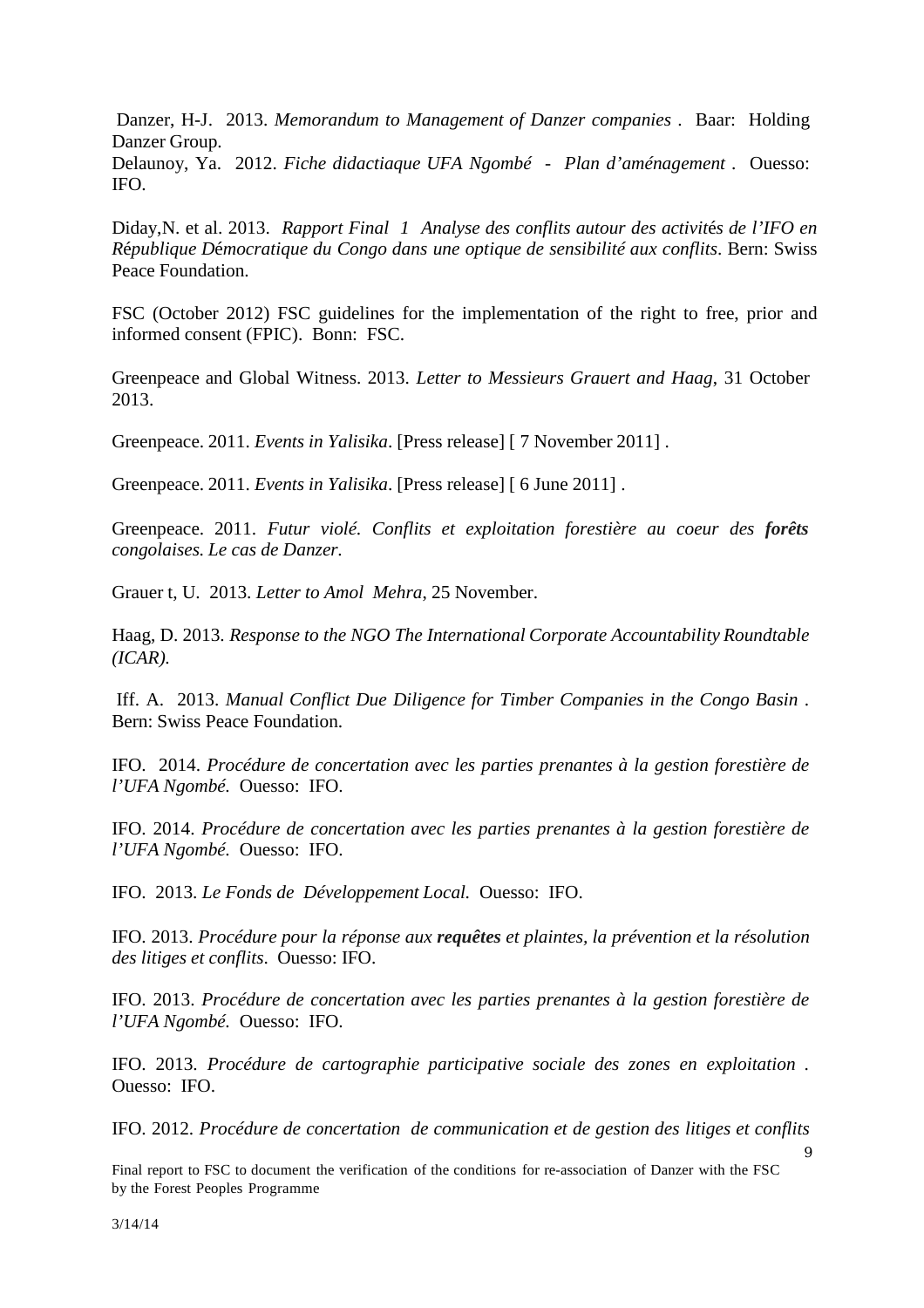*avec les employés de IFO*. Ouesso: IFO.

IFO. *Fiche didactique Impact de l'exploitation forestière.* Ouesso: IFO.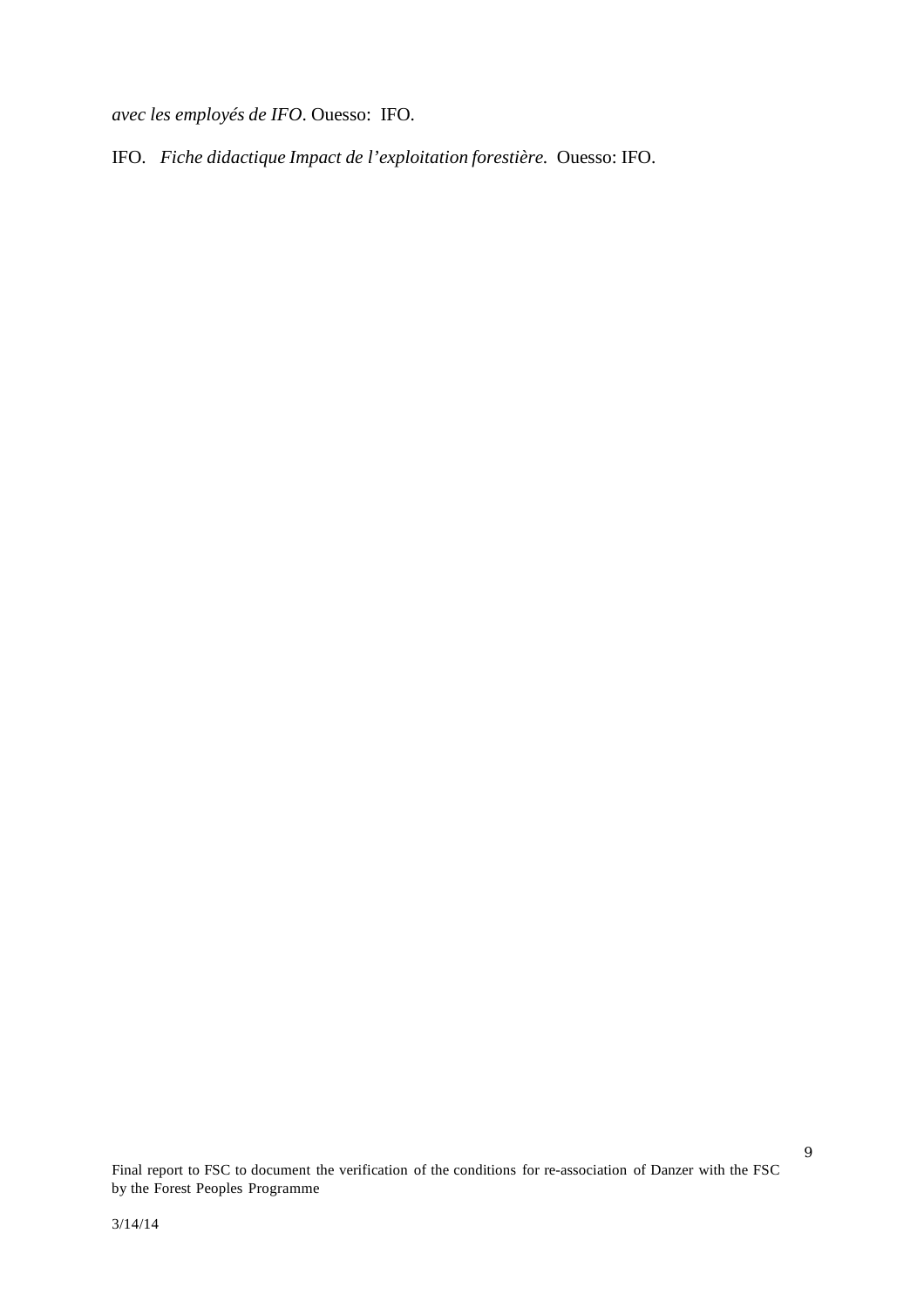IFO. 2012. *Monitoring of the Forest Management Unit (FMU) "UFA Ngombé" Year 2012.* Ouesso: IFO.

IFO. 2012. *Limites actualisées de la Série de Développement Communautaire (SDC)*. Ouesso: IFO.

IFO. 2012. *Années de passage de l'exploitation dans la SDC - UFA Ngombé - Plan de Gestion de la SDC (2012 – 2015)*. Ouesso: IFO.

IFO. 2012. *Axes de concertation*. Ouesso: IFO.

IFO. 2012. *Situation géographique de l'UFA Ngombé*. Ouesso: IFO.

IFO. 2012. *Exemple de sites et arbres protégés zone d'exploitation de la SDC - Terroir de Tipoye*, 1:4500. Ouesso: IFO.

IFO. 2011. *Fiche EFIR-Exploitation du Bois dans la S.D.C Règles d'exploitation du bois d'oeuvre dans la S.D.C.* Ouesso: IFO.

IFO. 2011. *Compte-rendu de Réunion de la cartographie sociale de l'axe RN2 Nord - Ouesso Mbila.* Ouesso: IFO.

IFO. 2011. *Compte-rendu Réunion de validation Zonage – Série de Développement Communautaire – Molanda village*. Ousso: IFO.

IFO. 2011. *Validation de la SDC – Axe Sangha* . Ousso: IFO.

IFO. 2011. *Identification et protection de sites AAC 2012 Liouesso.* Ouesso: IFO.

IFO. 2008. *Suivi de la consommation des chenilles.* Ouesso: IFO.

IFO. 2008. *Exemple de sites protégés Situation Post Exploitation - AAC Kandeko.* Ouesso: IFO.

IFO. 2007. *Exemple de document type concernant le consentement libre et informé*. Ouesso: IFO.

IFO. 2007. *Validation SDC – Poulani*. Ouesso: IFO.

IFO. 2006. *Compte-rendu Réunion de validation Zonage – Série de Développement Communautaire – Communauté de Poulani.* Ouesso: IFO.

IFO et FRM. 2012. *Impact environnemental du plan de gestion de la SDC*. Ouesso: IFO.

IFO et FRM. 2006. *Carte d'aménagement* . Ouesso: IFO.

IFO et FRM. 2007. *UFA Ngombé - Plan d'Aménagement*. Ouesso: IFO.

10

Final report to FSC to document the verification of the conditions for re-association of Danzer with the FSC by the Forest Peoples Programme

3/14/14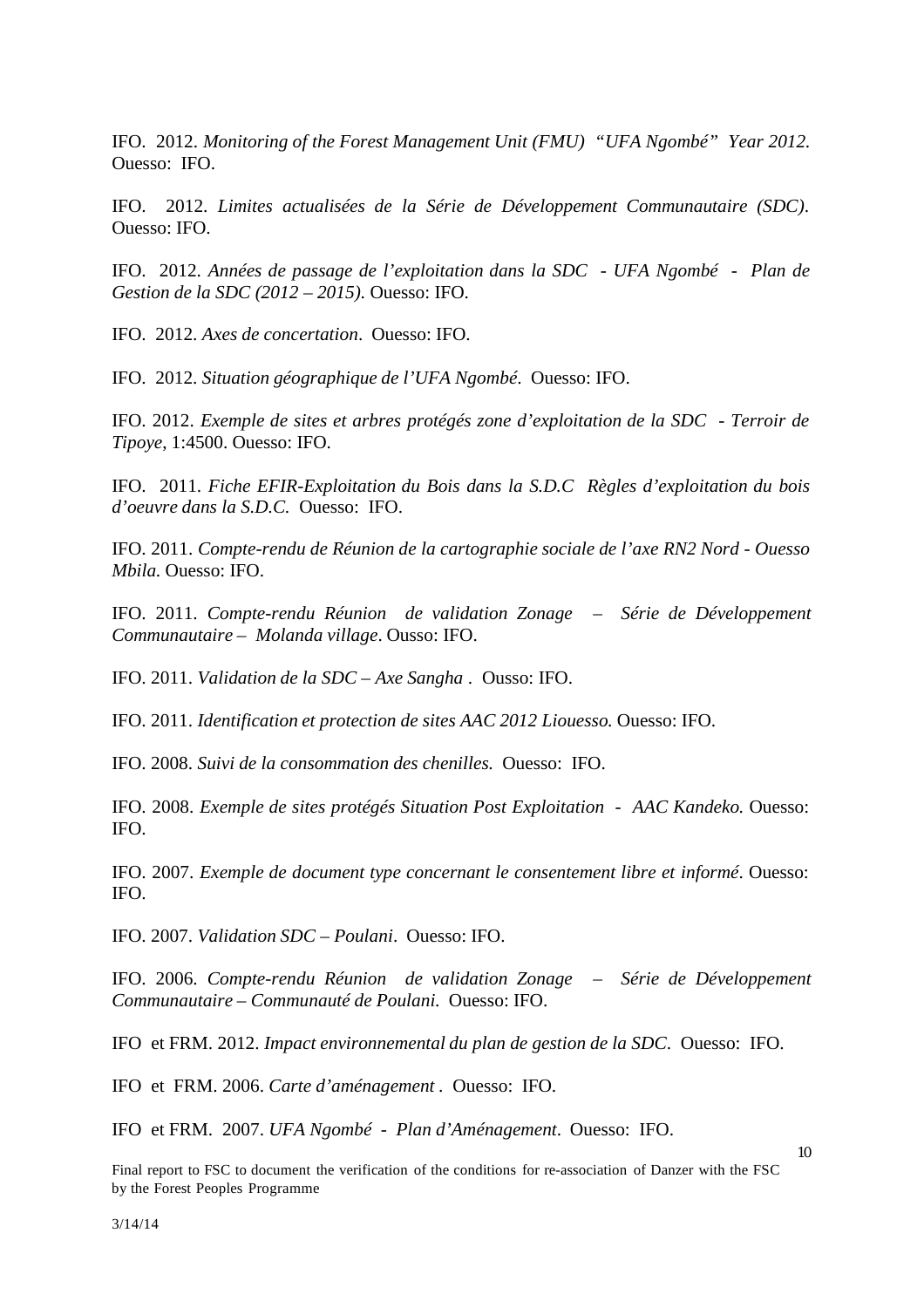IFO et FRM. 2007. *Plan d'Aménagement de l'UFA Ngombé Période 2007-2036 Version finale*. Ouesso: IFO.

IFO et le Ministère del'économie forestière et du développement durable. *Amendements apportés à la Série de Développent Communautaire (SDC) dans L'UFA Ngombé*. 2011. Ouesso: IFO.

Ingénieur Conseil. 2014. *Rapport de visite des sites de construction des infrastructures scolaires et sanitaires dans les groupements concernés par l'accord du 14-15 mai 2013.*

Krummenacher,H. 2013. *Assisting Danzer and Siforco in Meeting Their Obligations towards the Communities of Bumba (Interim Report)*. Bern: Swiss Peace Foundation.

Krummenacher,H. 2013. *Final Report Assisting Danzer and Siforco in Meeting Their Obligations towards the Communities of Bumba (Interim Report)*. Bern: Swiss Peace Foundation.

Magbomba, U.2013. *Letter to Alexandra Pardal, Directrice de Campagnes Forêts pour Global Witness and Sylvain Tardy, Directeur de Campagnes pour Greenpeace Afrique*.

Ministère del'économie forestière et du développement durable et al. 2012. *UFA Ngombé Plan de gestion de la série de développement communautaire (PG – SDC)*. Brazzaville:

Ministère del'économie forestière et du développement durable.

Ministère del'économie forestière et du développement durable. 2012. *Compte-rendu de la réunion relative à l'examen du rapport du plan de gestion de la série de développement communautaire de l'UFA Ngombé*. Brazzaville: Ministère del'économie forestière et du développement durable.

Observatoire Congolais des Droits de l'Homme. 2014. *Compte Rendu des visites de terrain effectuées par l'OCDH dans les villages de l'UFA Ngombé du 23 - 31 / 01/ 2014.* Ngombe: OCDH.

Observatoire Congolais des Droits de l'Homme. 2014. *Fiche de réunion.* Ngombe: OCDH.

Observatoire Congolais des Droits de l'Homme. 2013. *Guide d'entretien OCDH IFO Mai 2013.* Ngombe: OCDH.

Observatoire Congolais des Droits de l'Homme. 2013. *Compte Rendu des visites de terrain effectuées par l'OCDH dans les villages de l'UFA Ngombé du 25/05 au 1er/06/2013. Ngombe: OCDH.*

Pierre, J- M. 2006. *Activités de chasse*. Ouesso: IFO.

Pierre, J- M. 2005. *UFA Ngombé Plan d'Aménagement Etude socio-économique* . Ouesso: IFO.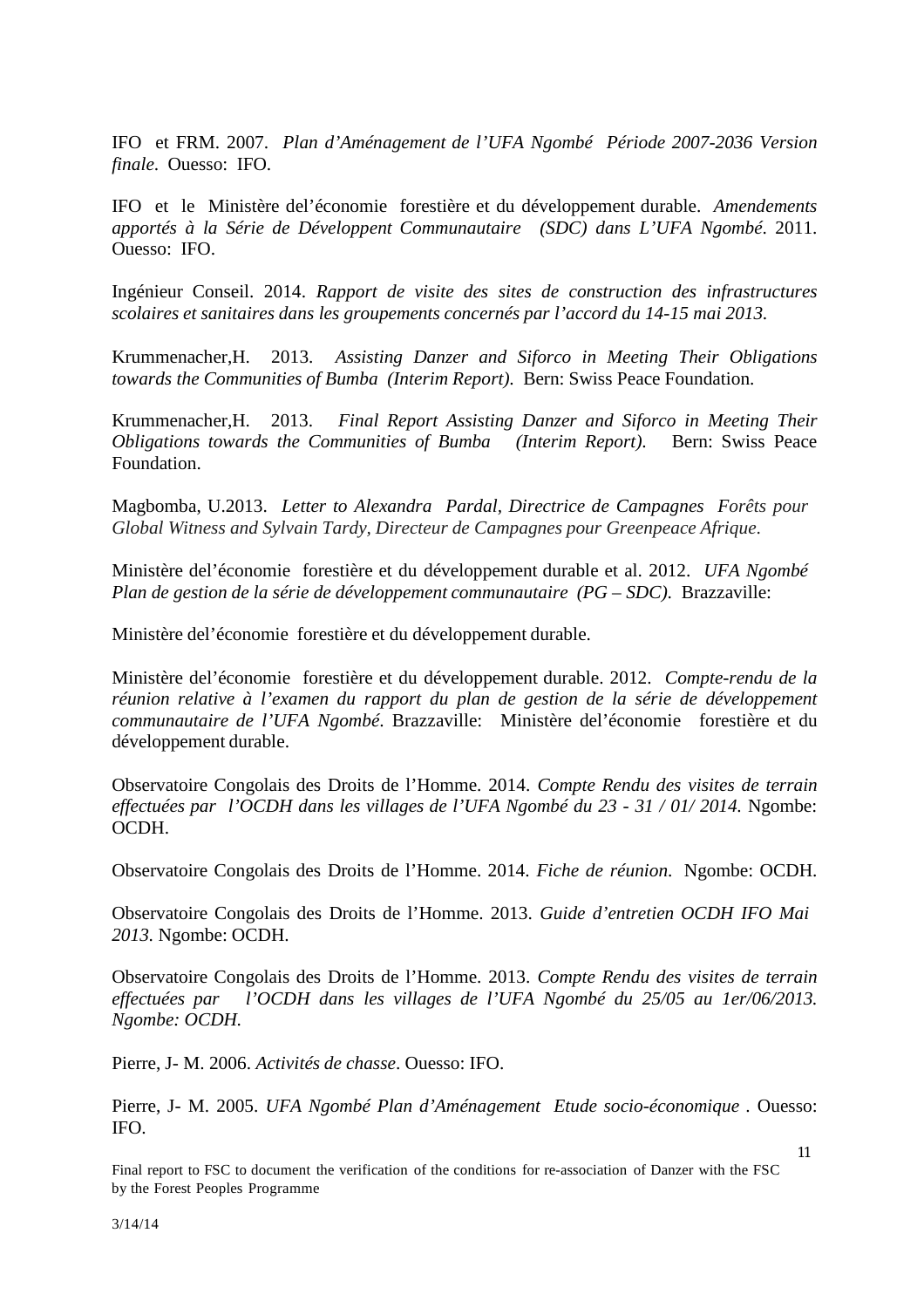*Point de presse au sujet de monitoring SOPALI/IGED sur les événements du 02 mai 2011 à Bosanga dans le groupement Yalisika*. 2013.

Quaresma, J. 2014. *Lettre au Ministre de l'Economie Forestière et du Développement durable*, 5 February . Quaresma, J. 2011. *Lettre au Directeur Général de l'Economie Forestière*, 5 December.

Société industrielle et forestière du Congo SIFORCO. 2013. *Lettre à l'Administrateur du Territoire de Bumba* , 21 March.

Société industrielle et forestière du Congo SIFORCO. 2013. *Lettre à l'Administrateur du Territoire de Bumba* , 16 July.

SIFORCO. 2013. *Rapport de mission de suivi et évaluation d'avancement des travaux de construction des écoles et centres de santé suivant l'accord du 14/15 mai 2013 conclu entre la SIFORCO et les groupements concernés des secteurs de Loeka et de Yandongi dans le territoire de Bumba*. Bumba: SIFORCO.

SIFORCO. 2013. *Rapport n° 1 de la première mission d'accompagnement de l'accord du 14-15 mai 2013 entre la SIFORCO et les communautés des groupements Yambuku-Yambila-Yalisika-Auma*. Bumba: SIFORCO.

SIFORCO. 2013. *Rapport n° 2 de la deuxième mission d'accompagnement de l'accord du 14-15 mai 2013 entre la SIFORCO et les communautés des groupements Yambuku-Yambila-Yalisika-Auma.* Bumba: SIFORCO.

SIFORCO. 2013. *Procès - verbal de restitution des accords du 14 et 15 mai entre la SIFORCO et les communautés locales du groupement Auma et l'élection des membres du comité chargé de construction des infrastructures.* Bumba: SIFORCO.

SIFORCO. 2013. *Minutes of the transactions concerning the facilities uncompleted in the 2005 Memorandum of understanding and resumed in the schedule dated*  $14^{th}$  *March 2009, signed between SIFORCO and the sectors of Loeka and Yandongi.* Bumba: SIFORCO.

Swiss Peace Foundation. 2013 .*Terms of Reference: Building a Conflict Prevention and Mitigation Framework for the Danzer Group*. Bern: Swiss Peace Foundation.

Tagba Munzonzo, G. 2013. *Letter to Alexandra Pardal and Sylvain Tardy,* 12 November.

Tagba Munzonzo, G. and Bowela Banatoli , JR. 2013. *Monitoring SOPALI/IGED sur les* événements du 02 Mai 2011 *à Bosanga dans le groupement Yalisika.* Bumba: Solidarité paysanne à large initiative/IGED.

Tagba Munzonzo, G. and Bowela Banatoli , JR. 2013. *Interview with Kondo.C*. 4 July, Bosanga.

Tagba Munzonzo, G. and Bowela Banatoli , JR. 2013. *Interview with Peleziasia, J-F. and Abek*é, V. Bosanga.

12